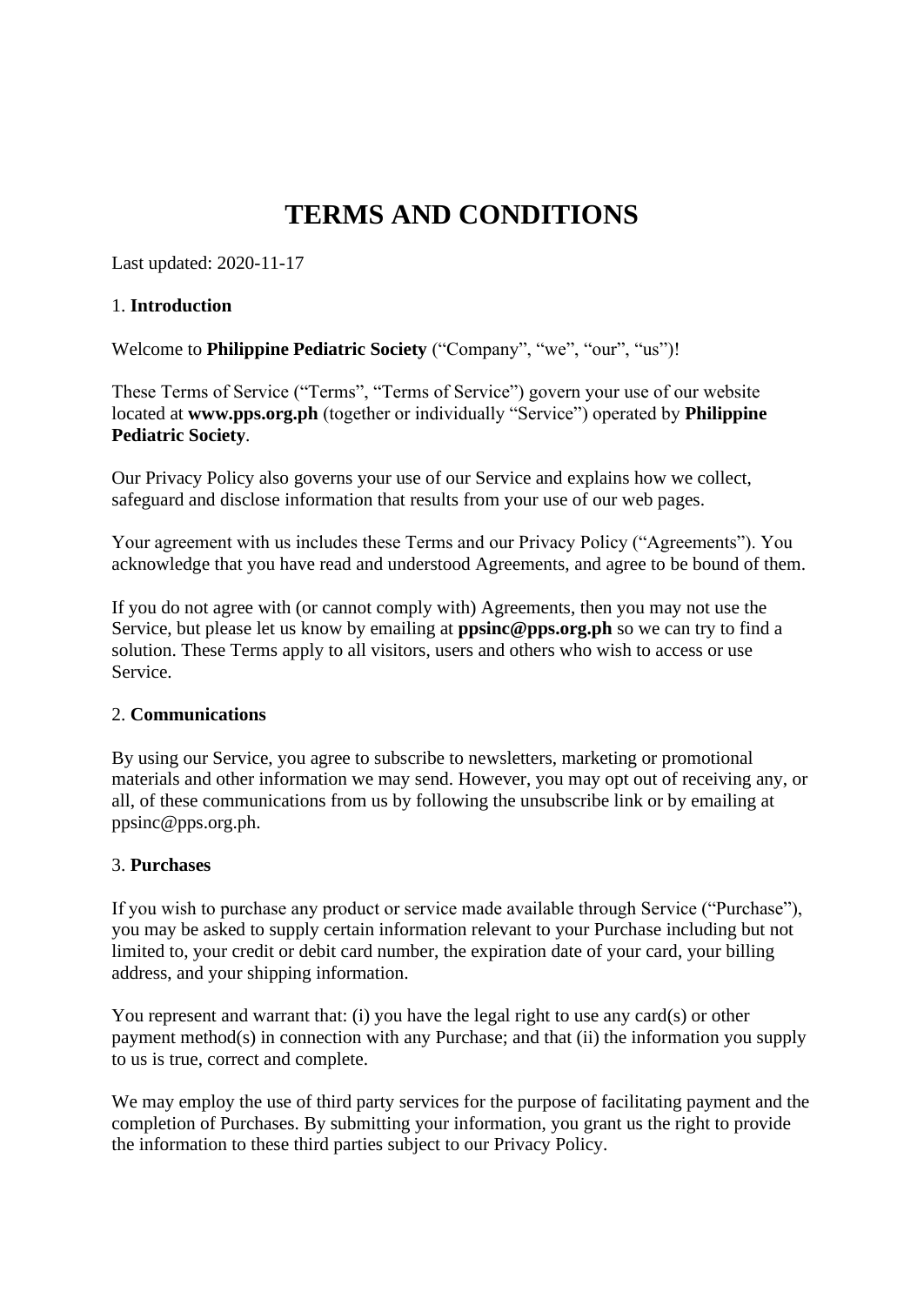We reserve the right to refuse or cancel your order at any time for reasons including but not limited to: product or service availability, errors in the description or price of the product or service, error in your order or other reasons.

We reserve the right to refuse or cancel your order if fraud or an unauthorized or illegal transaction is suspected.

## 4. **Contests, Sweepstakes and Promotions**

Any contests, sweepstakes or other promotions (collectively, "Promotions") made available through Service may be governed by rules that are separate from these Terms of Service. If you participate in any Promotions, please review the applicable rules as well as our Privacy Policy. If the rules for a Promotion conflict with these Terms of Service, Promotion rules will apply.

## 5. **Refunds**

We issue refunds for Contracts within **30 days** of the original purchase of the Contract.

#### 6. **Content**

Our Service allows you to post, link, store, share and otherwise make available certain information, text, graphics, videos, or other material ("Content"). You are responsible for Content that you post on or through Service, including its legality, reliability, and appropriateness.

By posting Content on or through Service, You represent and warrant that: (i) Content is yours (you own it) and/or you have the right to use it and the right to grant us the rights and license as provided in these Terms, and (ii) that the posting of your Content on or through Service does not violate the privacy rights, publicity rights, copyrights, contract rights or any other rights of any person or entity. We reserve the right to terminate the account of anyone found to be infringing on a copyright.

You retain any and all of your rights to any Content you submit, post or display on or through Service and you are responsible for protecting those rights. We take no responsibility and assume no liability for Content you or any third party posts on or through Service. However, by posting Content using Service you grant us the right and license to use, modify, publicly perform, publicly display, reproduce, and distribute such Content on and through Service. You agree that this license includes the right for us to make your Content available to other users of Service, who may also use your Content subject to these Terms.

Philippine Pediatric Society has the right but not the obligation to monitor and edit all Content provided by users.

In addition, Content found on or through this Service are the property of Philippine Pediatric Society or used with permission. You may not distribute, modify, transmit, reuse, download, repost, copy, or use said Content, whether in whole or in part, for commercial purposes or for personal gain, without express advance written permission from us.

#### 7. **Prohibited Uses**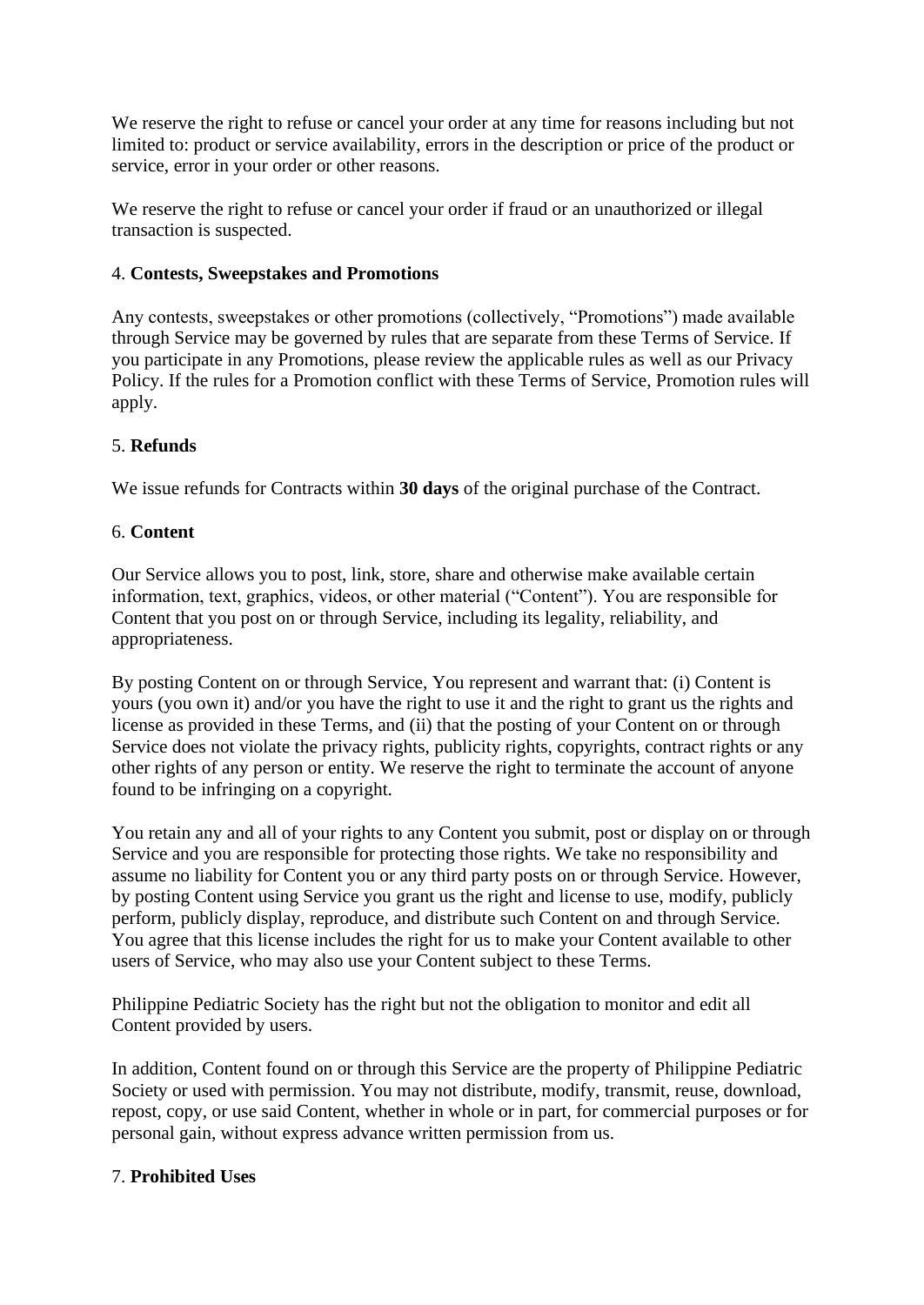You may use Service only for lawful purposes and in accordance with Terms. You agree not to use Service:

0.1. In any way that violates any applicable national or international law or regulation.

0.2. For the purpose of exploiting, harming, or attempting to exploit or harm minors in any way by exposing them to inappropriate content or otherwise.

0.3. To transmit, or procure the sending of, any advertising or promotional material, including any "junk mail", "chain letter," "spam," or any other similar solicitation.

0.4. To impersonate or attempt to impersonate Company, a Company employee, another user, or any other person or entity.

0.5. In any way that infringes upon the rights of others, or in any way is illegal, threatening, fraudulent, or harmful, or in connection with any unlawful, illegal, fraudulent, or harmful purpose or activity.

0.6. To engage in any other conduct that restricts or inhibits anyone's use or enjoyment of Service, or which, as determined by us, may harm or offend Company or users of Service or expose them to liability.

Additionally, you agree not to:

0.1. Use Service in any manner that could disable, overburden, damage, or impair Service or interfere with any other party's use of Service, including their ability to engage in real time activities through Service.

0.2. Use any robot, spider, or other automatic device, process, or means to access Service for any purpose, including monitoring or copying any of the material on Service.

0.3. Use any manual process to monitor or copy any of the material on Service or for any other unauthorized purpose without our prior written consent.

0.4. Use any device, software, or routine that interferes with the proper working of Service.

0.5. Introduce any viruses, trojan horses, worms, logic bombs, or other material which is malicious or technologically harmful.

0.6. Attempt to gain unauthorized access to, interfere with, damage, or disrupt any parts of Service, the server on which Service is stored, or any server, computer, or database connected to Service.

0.7. Attack Service via a denial-of-service attack or a distributed denial-of-service attack.

0.8. Take any action that may damage or falsify Company rating.

0.9. Otherwise attempt to interfere with the proper working of Service.

## 8. **Analytics**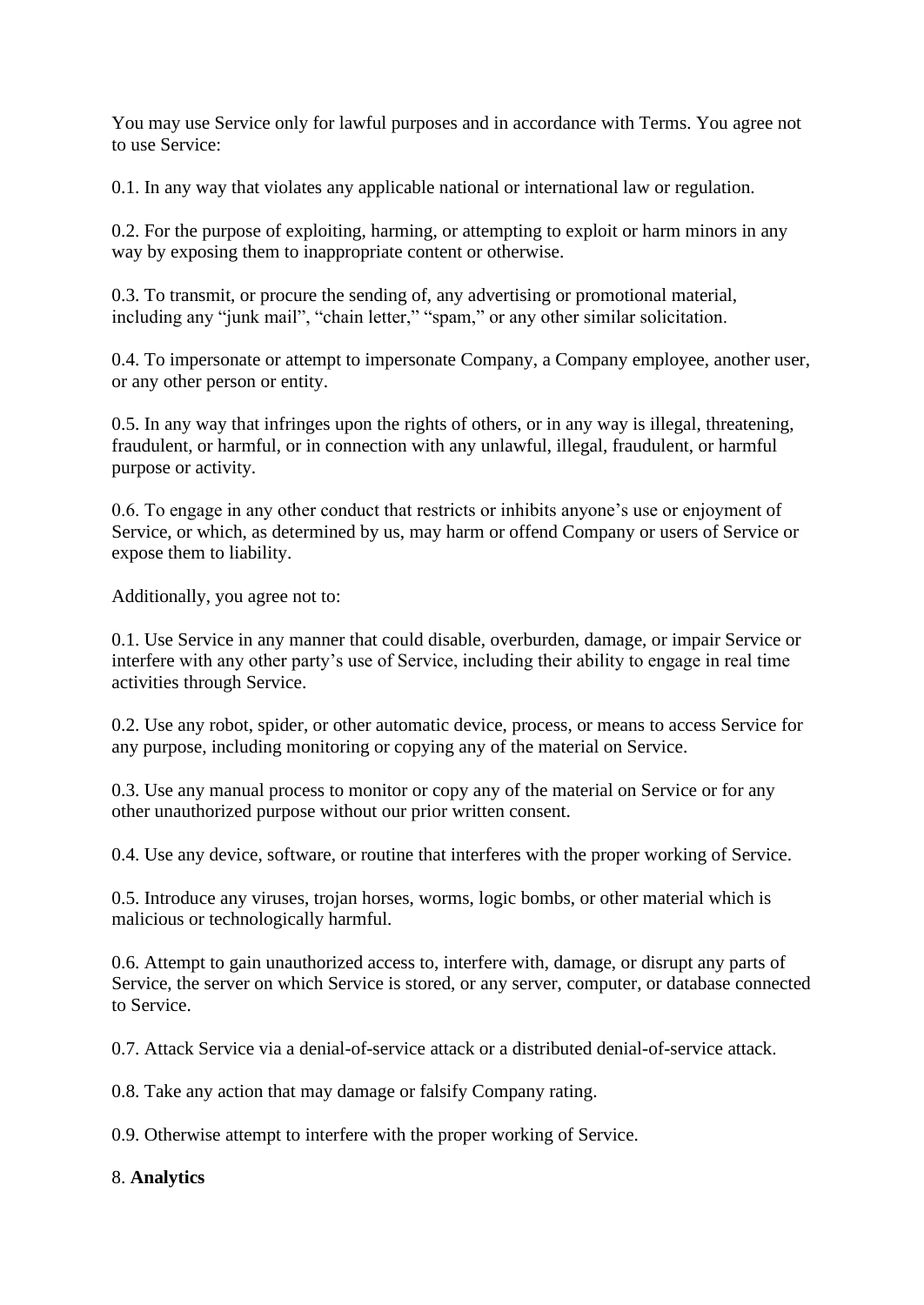We may use third-party Service Providers to monitor and analyze the use of our Service.

## 9. **No Use By Minors**

Service is intended only for access and use by individuals at least eighteen (18) years old. By accessing or using Service, you warrant and represent that you are at least eighteen (18) years of age and with the full authority, right, and capacity to enter into this agreement and abide by all of the terms and conditions of Terms. If you are not at least eighteen (18) years old, you are prohibited from both the access and usage of Service.

#### 10. **Accounts**

When you create an account with us, you guarantee that you are above the age of 18, and that the information you provide us is accurate, complete, and current at all times. Inaccurate, incomplete, or obsolete information may result in the immediate termination of your account on Service.

You are responsible for maintaining the confidentiality of your account and password, including but not limited to the restriction of access to your computer and/or account. You agree to accept responsibility for any and all activities or actions that occur under your account and/or password, whether your password is with our Service or a third-party service. You must notify us immediately upon becoming aware of any breach of security or unauthorized use of your account.

You may not use as a username the name of another person or entity or that is not lawfully available for use, a name or trademark that is subject to any rights of another person or entity other than you, without appropriate authorization. You may not use as a username any name that is offensive, vulgar or obscene.

We reserve the right to refuse service, terminate accounts, remove or edit content, or cancel orders in our sole discretion.

## 11. **Intellectual Property**

Service and its original content (excluding Content provided by users), features and functionality are and will remain the exclusive property of Philippine Pediatric Society and its licensors. Service is protected by copyright, trademark, and other laws of and foreign countries. Our trademarks may not be used in connection with any product or service without the prior written consent of Philippine Pediatric Society.

## 12. **Copyright Policy**

We respect the intellectual property rights of others. It is our policy to respond to any claim that Content posted on Service infringes on the copyright or other intellectual property rights ("Infringement") of any person or entity.

If you are a copyright owner, or authorized on behalf of one, and you believe that the copyrighted work has been copied in a way that constitutes copyright infringement, please submit your claim via email to ppsinc@pps.org.ph, with the subject line: "Copyright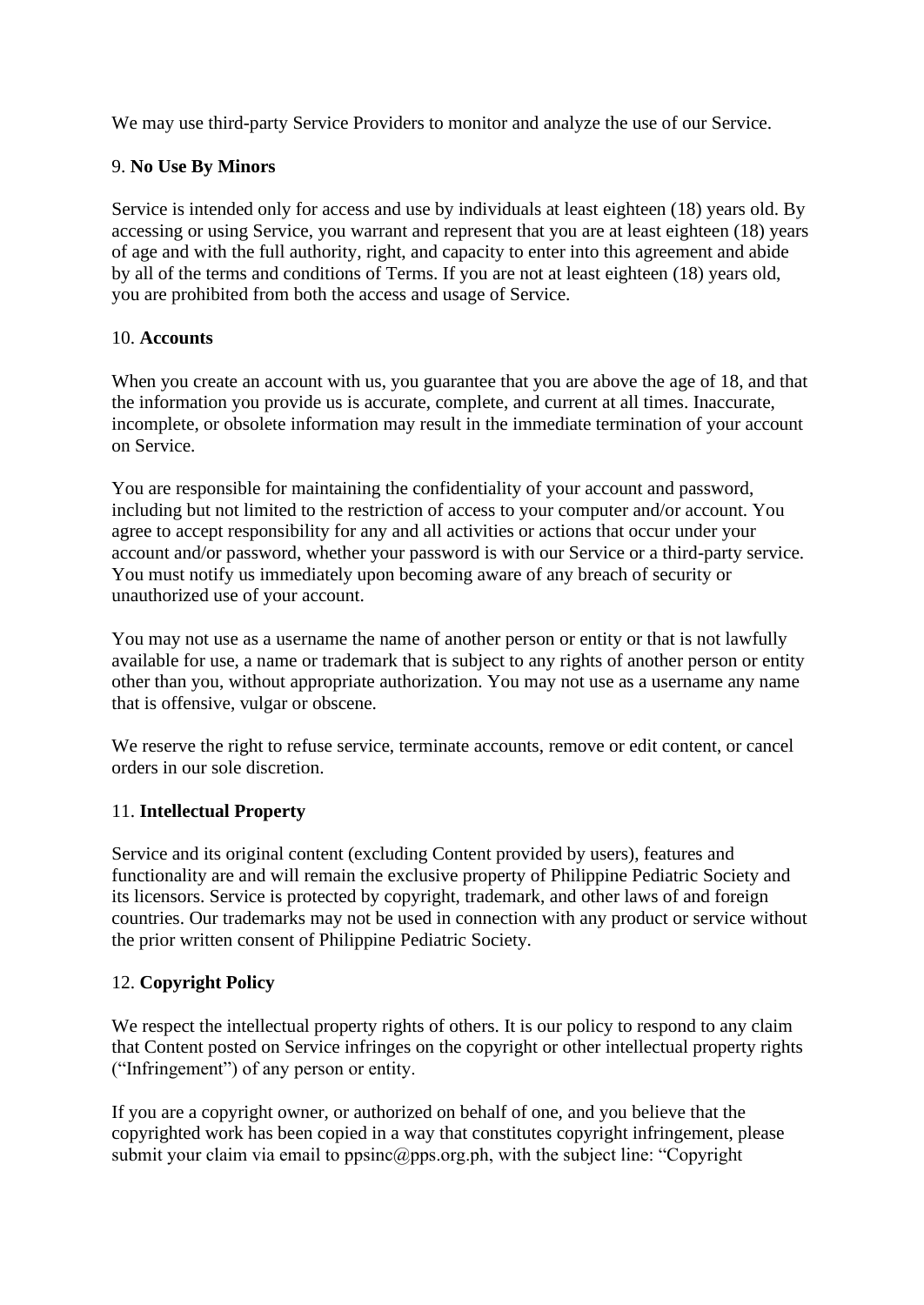Infringement" and include in your claim a detailed description of the alleged Infringement as detailed below, under "DMCA Notice and Procedure for Copyright Infringement Claims"

You may be held accountable for damages (including costs and attorneys' fees) for misrepresentation or bad-faith claims on the infringement of any Content found on and/or through Service on your copyright.

## 13. **DMCA Notice and Procedure for Copyright Infringement Claims**

You may submit a notification pursuant to the Digital Millennium Copyright Act (DMCA) by providing our Copyright Agent with the following information in writing (see 17 U.S.C  $512(c)(3)$  for further detail):

0.1. an electronic or physical signature of the person authorized to act on behalf of the owner of the copyright's interest;

0.2. a description of the copyrighted work that you claim has been infringed, including the URL (i.e., web page address) of the location where the copyrighted work exists or a copy of the copyrighted work;

0.3. identification of the URL or other specific location on Service where the material that you claim is infringing is located;

0.4. your address, telephone number, and email address;

0.5. a statement by you that you have a good faith belief that the disputed use is not authorized by the copyright owner, its agent, or the law;

0.6. a statement by you, made under penalty of perjury, that the above information in your notice is accurate and that you are the copyright owner or authorized to act on the copyright owner's behalf.

You can contact our Copyright Agent via email at ppsinc@pps.org.ph.

## 14. **Error Reporting and Feedback**

You may provide us either directly at ppsinc@pps.org.ph or via third party sites and tools with information and feedback concerning errors, suggestions for improvements, ideas, problems, complaints, and other matters related to our Service ("Feedback"). You acknowledge and agree that: (i) you shall not retain, acquire or assert any intellectual property right or other right, title or interest in or to the Feedback; (ii) Company may have development ideas similar to the Feedback; (iii) Feedback does not contain confidential information or proprietary information from you or any third party; and (iv) Company is not under any obligation of confidentiality with respect to the Feedback. In the event the transfer of the ownership to the Feedback is not possible due to applicable mandatory laws, you grant Company and its affiliates an exclusive, transferable, irrevocable, free-of-charge, sublicensable, unlimited and perpetual right to use (including copy, modify, create derivative works, publish, distribute and commercialize) Feedback in any manner and for any purpose.

## 15. **Links To Other Web Sites**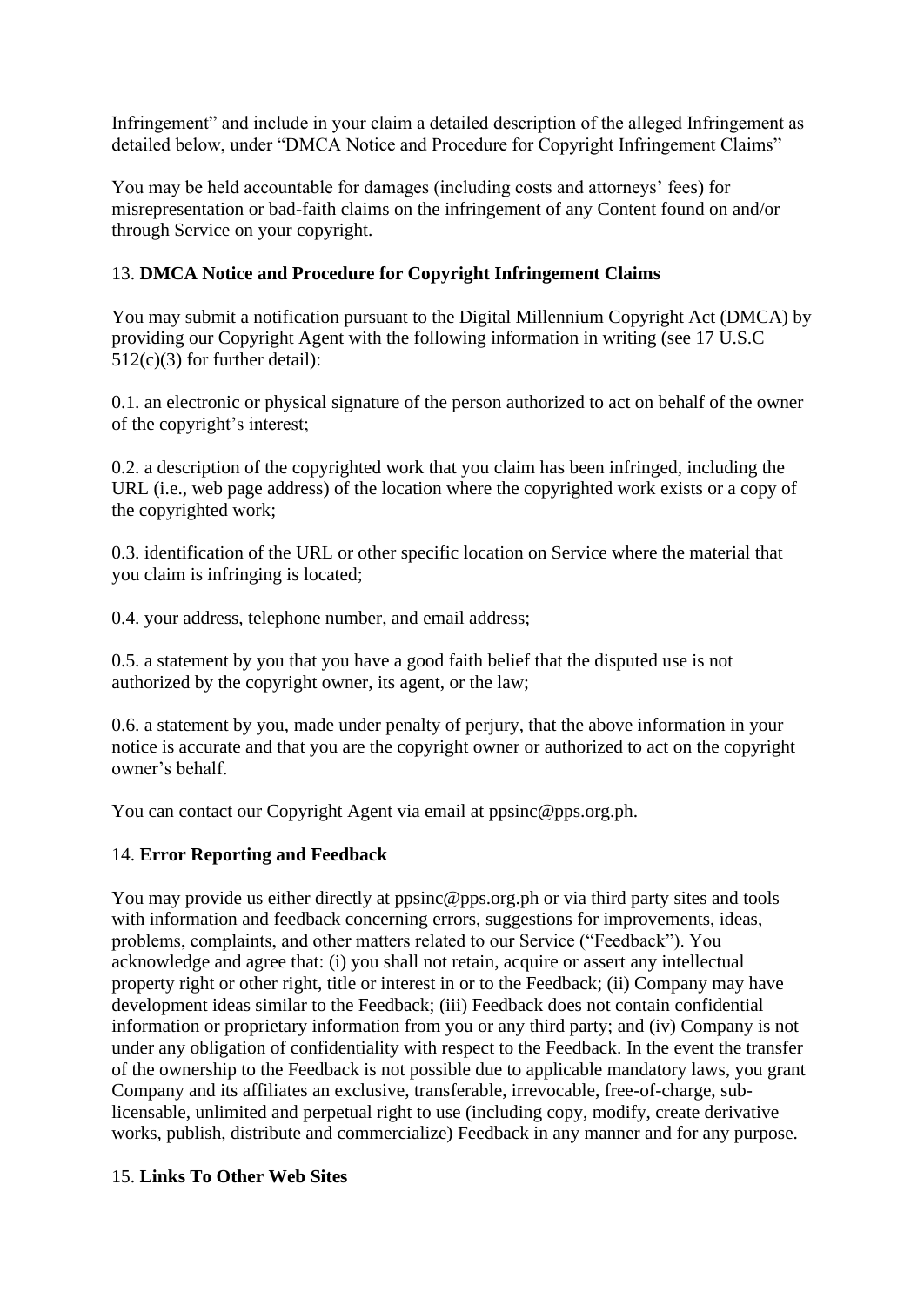Our Service may contain links to third party web sites or services that are not owned or controlled by Philippine Pediatric Society.

Philippine Pediatric Society has no control over, and assumes no responsibility for the content, privacy policies, or practices of any third party web sites or services. We do not warrant the offerings of any of these entities/individuals or their websites.

For example, the outlined [Terms of Use](https://policymaker.io/terms-and-conditions/) have been created using [PolicyMaker.io,](https://policymaker.io/) a free web application for generating high-quality legal documents. PolicyMaker's [Terms and](https://policymaker.io/terms-and-conditions/)  [Conditions generator](https://policymaker.io/terms-and-conditions/) is an easy-to-use free tool for creating an excellent standard Terms of Service template for a website, blog, e-commerce store or app.

YOU ACKNOWLEDGE AND AGREE THAT COMPANY SHALL NOT BE RESPONSIBLE OR LIABLE, DIRECTLY OR INDIRECTLY, FOR ANY DAMAGE OR LOSS CAUSED OR ALLEGED TO BE CAUSED BY OR IN CONNECTION WITH USE OF OR RELIANCE ON ANY SUCH CONTENT, GOODS OR SERVICES AVAILABLE ON OR THROUGH ANY SUCH THIRD PARTY WEB SITES OR SERVICES.

WE STRONGLY ADVISE YOU TO READ THE TERMS OF SERVICE AND PRIVACY POLICIES OF ANY THIRD PARTY WEB SITES OR SERVICES THAT YOU VISIT.

#### 16. **Disclaimer Of Warranty**

THESE SERVICES ARE PROVIDED BY COMPANY ON AN "AS IS" AND "AS AVAILABLE" BASIS. COMPANY MAKES NO REPRESENTATIONS OR WARRANTIES OF ANY KIND, EXPRESS OR IMPLIED, AS TO THE OPERATION OF THEIR SERVICES, OR THE INFORMATION, CONTENT OR MATERIALS INCLUDED THEREIN. YOU EXPRESSLY AGREE THAT YOUR USE OF THESE SERVICES, THEIR CONTENT, AND ANY SERVICES OR ITEMS OBTAINED FROM US IS AT YOUR SOLE RISK.

NEITHER COMPANY NOR ANY PERSON ASSOCIATED WITH COMPANY MAKES ANY WARRANTY OR REPRESENTATION WITH RESPECT TO THE COMPLETENESS, SECURITY, RELIABILITY, QUALITY, ACCURACY, OR AVAILABILITY OF THE SERVICES. WITHOUT LIMITING THE FOREGOING, NEITHER COMPANY NOR ANYONE ASSOCIATED WITH COMPANY REPRESENTS OR WARRANTS THAT THE SERVICES, THEIR CONTENT, OR ANY SERVICES OR ITEMS OBTAINED THROUGH THE SERVICES WILL BE ACCURATE, RELIABLE, ERROR-FREE, OR UNINTERRUPTED, THAT DEFECTS WILL BE CORRECTED, THAT THE SERVICES OR THE SERVER THAT MAKES IT AVAILABLE ARE FREE OF VIRUSES OR OTHER HARMFUL COMPONENTS OR THAT THE SERVICES OR ANY SERVICES OR ITEMS OBTAINED THROUGH THE SERVICES WILL OTHERWISE MEET YOUR NEEDS OR EXPECTATIONS.

COMPANY HEREBY DISCLAIMS ALL WARRANTIES OF ANY KIND, WHETHER EXPRESS OR IMPLIED, STATUTORY, OR OTHERWISE, INCLUDING BUT NOT LIMITED TO ANY WARRANTIES OF MERCHANTABILITY, NON-INFRINGEMENT, AND FITNESS FOR PARTICULAR PURPOSE.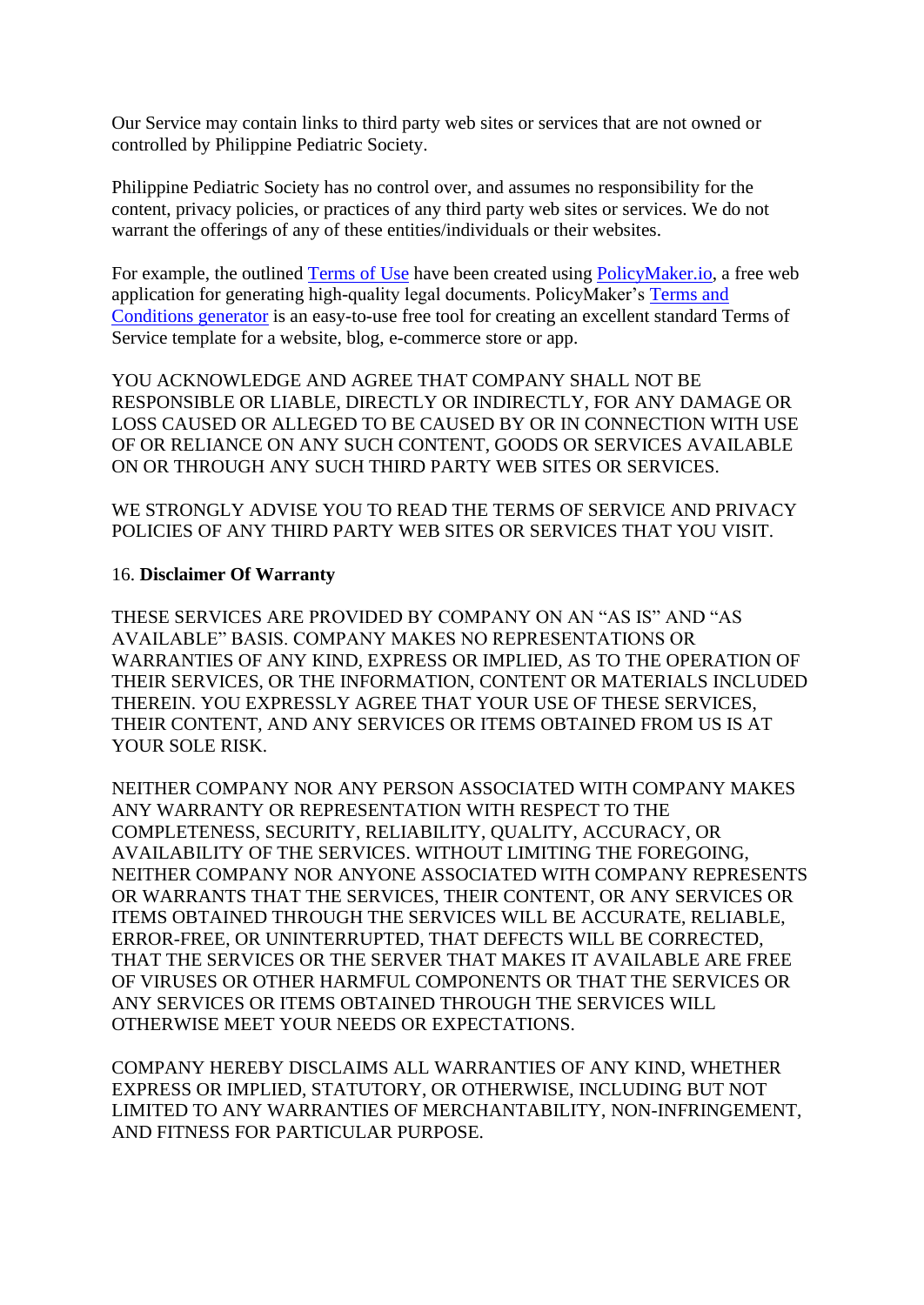THE FOREGOING DOES NOT AFFECT ANY WARRANTIES WHICH CANNOT BE EXCLUDED OR LIMITED UNDER APPLICABLE LAW.

## 17. **Limitation Of Liability**

EXCEPT AS PROHIBITED BY LAW, YOU WILL HOLD US AND OUR OFFICERS, DIRECTORS, EMPLOYEES, AND AGENTS HARMLESS FOR ANY INDIRECT, PUNITIVE, SPECIAL, INCIDENTAL, OR CONSEQUENTIAL DAMAGE, HOWEVER IT ARISES (INCLUDING ATTORNEYS' FEES AND ALL RELATED COSTS AND EXPENSES OF LITIGATION AND ARBITRATION, OR AT TRIAL OR ON APPEAL, IF ANY, WHETHER OR NOT LITIGATION OR ARBITRATION IS INSTITUTED), WHETHER IN AN ACTION OF CONTRACT, NEGLIGENCE, OR OTHER TORTIOUS ACTION, OR ARISING OUT OF OR IN CONNECTION WITH THIS AGREEMENT, INCLUDING WITHOUT LIMITATION ANY CLAIM FOR PERSONAL INJURY OR PROPERTY DAMAGE, ARISING FROM THIS AGREEMENT AND ANY VIOLATION BY YOU OF ANY FEDERAL, STATE, OR LOCAL LAWS, STATUTES, RULES, OR REGULATIONS, EVEN IF COMPANY HAS BEEN PREVIOUSLY ADVISED OF THE POSSIBILITY OF SUCH DAMAGE. EXCEPT AS PROHIBITED BY LAW, IF THERE IS LIABILITY FOUND ON THE PART OF COMPANY, IT WILL BE LIMITED TO THE AMOUNT PAID FOR THE PRODUCTS AND/OR SERVICES, AND UNDER NO CIRCUMSTANCES WILL THERE BE CONSEQUENTIAL OR PUNITIVE DAMAGES. SOME STATES DO NOT ALLOW THE EXCLUSION OR LIMITATION OF PUNITIVE, INCIDENTAL OR CONSEQUENTIAL DAMAGES, SO THE PRIOR LIMITATION OR EXCLUSION MAY NOT APPLY TO YOU.

## 18. **Termination**

We may terminate or suspend your account and bar access to Service immediately, without prior notice or liability, under our sole discretion, for any reason whatsoever and without limitation, including but not limited to a breach of Terms.

If you wish to terminate your account, you may simply discontinue using Service.

All provisions of Terms which by their nature should survive termination shall survive termination, including, without limitation, ownership provisions, warranty disclaimers, indemnity and limitations of liability.

# 19. **Governing Law**

These Terms shall be governed and construed in accordance with the laws of Philippines, which governing law applies to agreement without regard to its conflict of law provisions.

Our failure to enforce any right or provision of these Terms will not be considered a waiver of those rights. If any provision of these Terms is held to be invalid or unenforceable by a court, the remaining provisions of these Terms will remain in effect. These Terms constitute the entire agreement between us regarding our Service and supersede and replace any prior agreements we might have had between us regarding Service.

## 20. **Changes To Service**